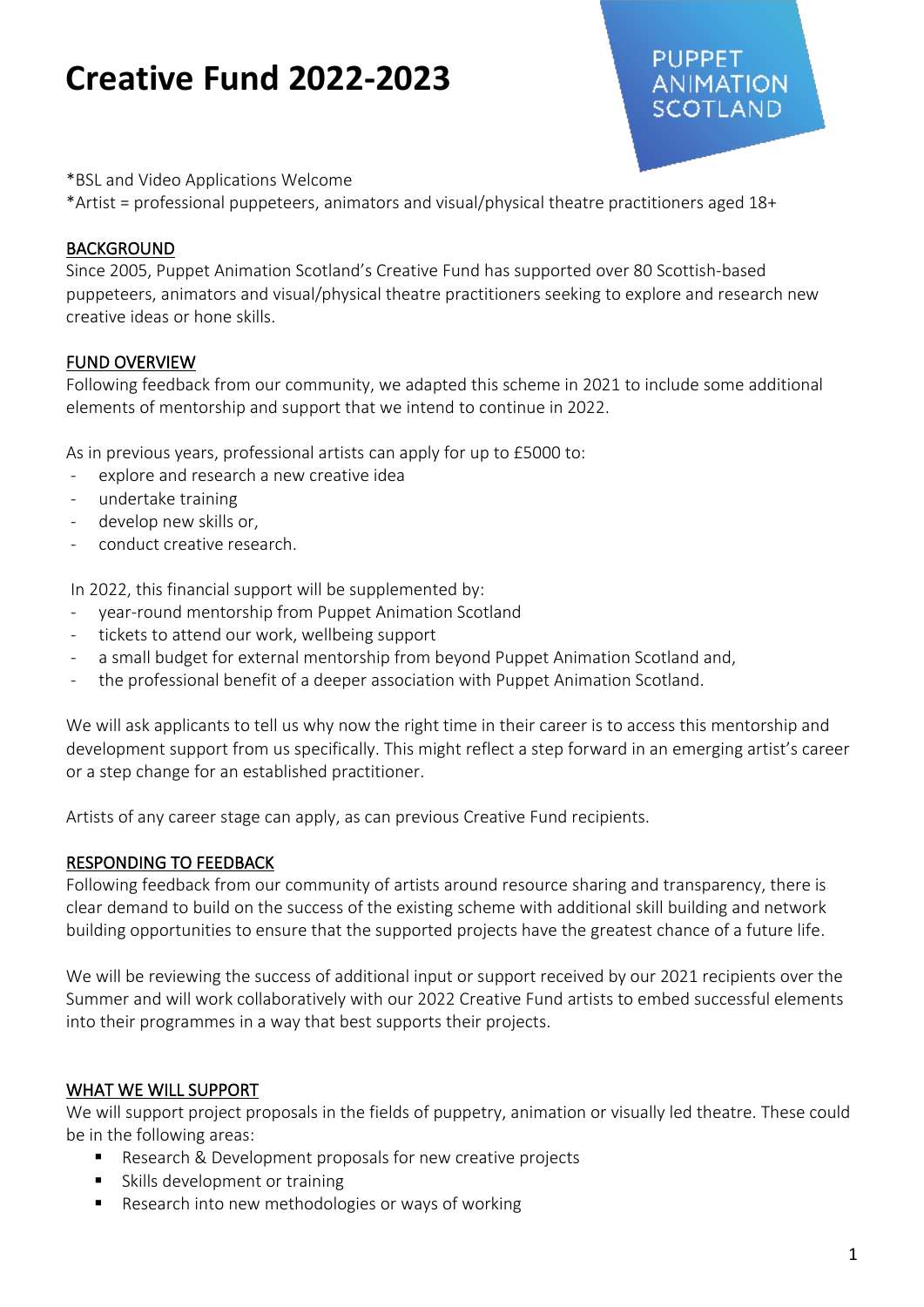By visually led theatre, we mean any performance whereby the work is not primarily propelled by text but by visual means – this might include, but is not limited to: mime, physical theatre, object theatre, aerial theatre, circus, and some dance work.

As there are a number of other excellent support organisations for dance in Scotland we are less likely to support pure dance but do support projects with a dance element whereby this is combined with other forms of theatre. If you're unsure about this definition, please get in touch and we would welcome a chat.

### WHO CAN APPLY

- Professional artists over the age of 18 at any stage in their career
- Artists who are at a moment of development or progression in their practice such that they would benefit from mentorship and support from Puppet Animation Scotland

### WHAT SUPPORT IS INCLUDED

- The costs of developing your project. This may include:
	- o fees for your time and the time of your collaborators\*
	- o technical and production costs
	- o rehearsal venue hire, studio hire or equipment hire
	- o masterclass, training or workshop fees
	- o travel, accommodation and per diem costs
	- o research costs such as books, journals and show tickets
	- o CRP Facilitator if you plan to use one\*\*

You will be asked for a rough budget breakdown when you apply. If you would like support around budget creation please speak to our team – info@puppetanimation.org

- Regular catch ups with the Puppet Animation Scotland team (Artistic Director, Festivals & Projects Manager) to identify any challenges or opportunities with your project, build links with your work and external parties and to more generally support your work and practice.
- 8 hours with an external industry mentor, outside eye or collaborator who will be selected by you with support from PAF – this is to recognise that you might require skills or input beyond what we can offer. It could be someone from an organisation or a freelancer, and it sits separately from your project budget.
- Tickets to attend some of Puppet Animation Scotland's events between August 2022 and April 2023, subject to availability.
- The same wellbeing benefits as the Puppet Animation Scotland staff team, which currently includes membership of the Headspace app, access to a trained mental health first aider, and access to shared mental health and wellbeing resources.

\*We expect all personnel involved in your project, including yourself, to be remunerated at least at minimum ITC or Equity rates.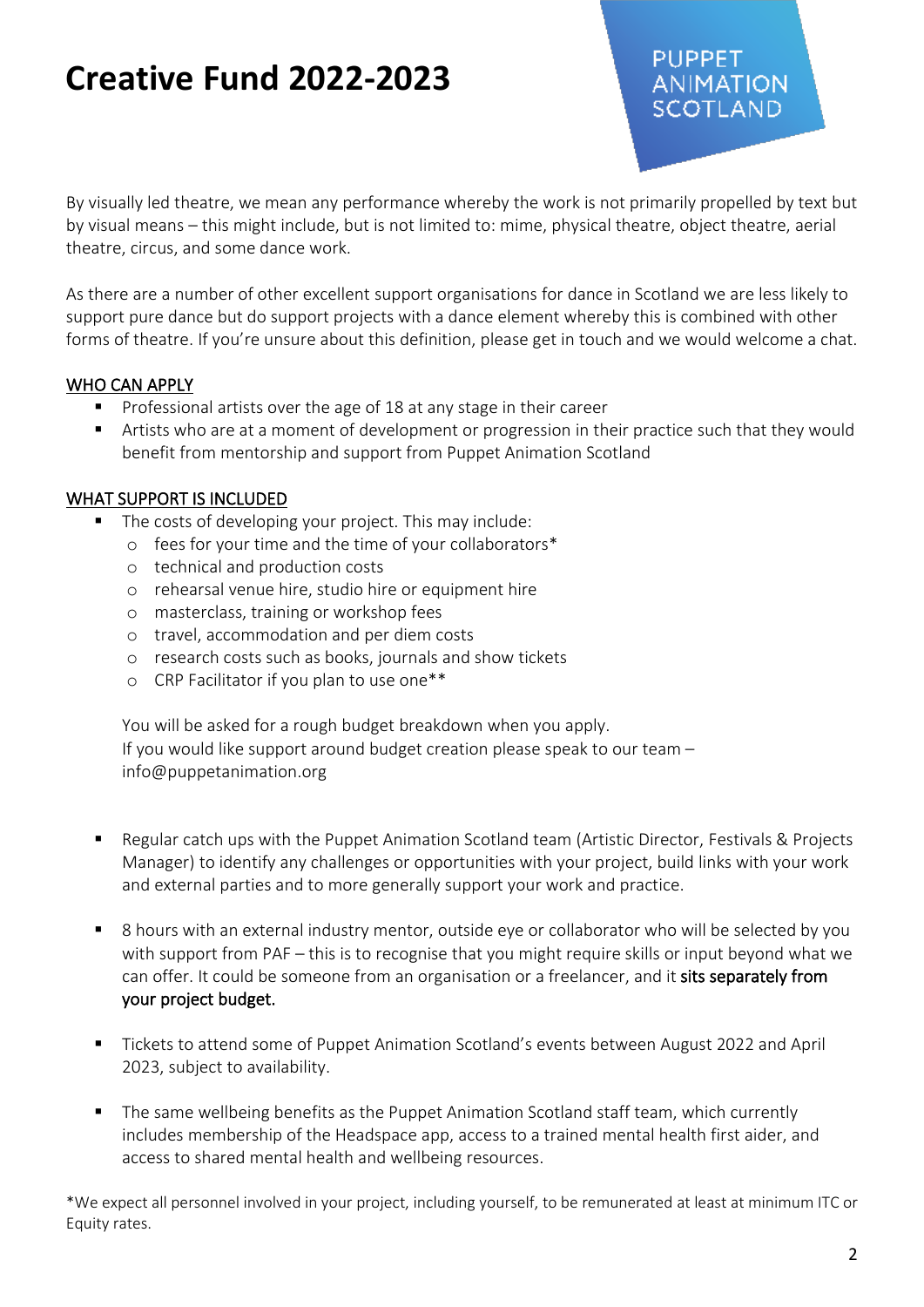## PUPPET. **ANIMATION** SCOTLAND

\*\* Puppet Animation Scotland is a strong advocate of Liz Lerman's Critical Response Process (CRP), an internationally-recognised flexible and supportive framework within which artists can work with confidence and imagination to receive useful and informed feedback from their peers during a work-in-progress event – more information [here.](https://puppetanimation.org/what-we-do/crp/) Use of the process is entirely optional, but if you do wish to use it, we can provide access to trained facilitators and will part-fund their fee should you wish to use them. Please include £100 in your budget if you wish to use this feedback process.

### COSTS THAT CANNOT BE SUPPORTED

- Costs which relate in any way to a full puppetry production or completed film.
- An artist's or organisation's ongoing running costs.
- Project costs which are not fundamentally based in puppetry, animation or visually led theatre.

Please note that we do not accept submissions to the Creative Fund which form part of larger applications to any Creative Scotland funding schemes. This is because the money for the Creative Fund already comes from Creative Scotland and could therefore constitute double funding/double tapping.

### APPLICATION PROCESS

For 2022-2023 Puppet Animation Scotland will award a total of £18500 in project costs. The maximum that you can apply for is £5,000.

The closing date for submissions is: Wednesday 27th July 2022 by 12pm.

### We will not accept applications after this date and time.

All applicants will be informed of the outcome of the process by: Friday 12th August 2022 at 5pm.

Projects may start at any time from end of August 2022 and must be completed by the end of June 2023.

To apply, you must send us:

- A completed Application Form which can be found on our website OR a video answering the questions contained in the form in either English or BSL.
- An Equalities and Diversity Monitoring Form which must be completed [here.](https://www.surveymonkey.co.uk/r/ZMLJH9G)

Please email your form in PDF format or your video to [info@puppetanimation.org](mailto:info@puppetanimation.org) by Wednesday 27th July 2022 at 12pm.

We will acknowledge receipt of all applications. If you require the application in another format, or require support or assistance when applying, please contact us: 0131 560 1298, or via the email address above.

### SELECTION PROCESS

The selection panel will be made up of Puppet Animation Scotland's Artistic Director & CEO, Festivals & Projects Manager and Puppeteer in Residence, along with our Creative Scotland Lead Officer, a Scottishbased independent artist and a programmer from one of Scotland's leading venues or festivals.